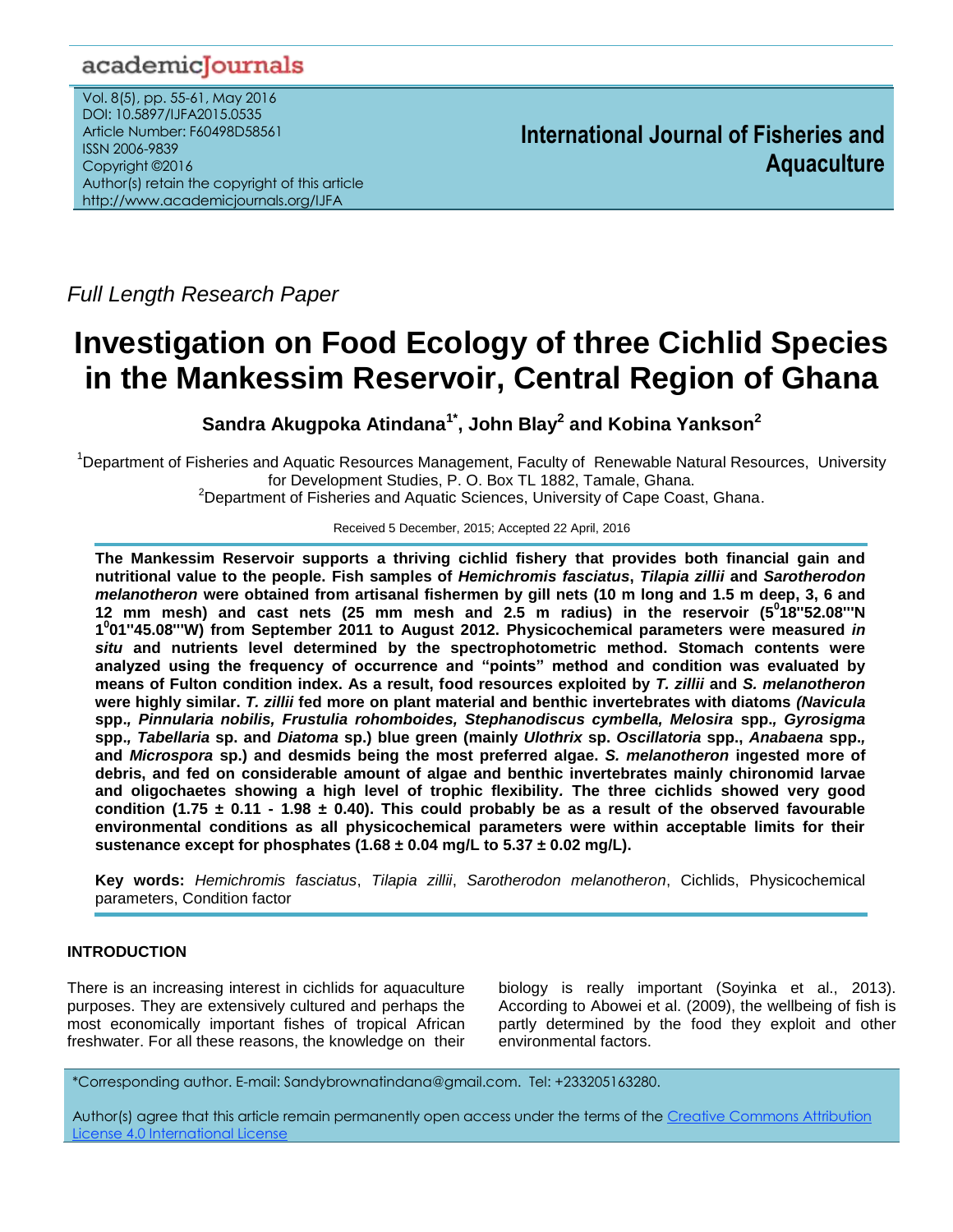A study of the stomach contents can be used to determine its food habits. And this knowledge on food habits could further serve as basis for the development of successful capture and culture fisheries world-wide (Blay and Eyeson, 1982). Ndome and Victor (2002) emphasized that information on the feeding ecology of fish species is a prerequisite to the use of the fish for culture, exploitation and rationale management. Alot of studies have been done in other systems (Ugwumba, 1988; Ugwumba and Adebesi, 1992; Atindana et al., 2014) but little documented work has been carried out in the Mankessim Reservoir.

The three species have over the years grown and survived well to big sizes as compared to their counterparts from surrounding water bodies. This study is aimed at documenting reliable scientific data on their food habits and general wellbeing and possibly highlight reasons for their distinctly thriving ability in the water required for their culture while offering some clues into fisheries policy and regulations.

#### **MATERIALS AND METHODS**

#### **Study area**

Mankessim Reservoir is situated about 30 km North – East of Cape Coast in the Central Region of Ghana and lies on latitude 5˚ 18''N and longitude 1˚ 01''W (Figure 1). The study was conducted first week of every month from September 2011 to August 2012 between 6:00 GMT and 9:00 GMT.

#### **Measurement of environmental factors**

Nutrient levels were measured using a HACH D2800 spectrophotometer by employing the Cadmium Reduction Method for determining nitrates and Molybdovonadate Method for phosphates (APHA, 1998).

#### **Fish sampling and data collection**

A minimum of 30 specimens comprising both males and females for each of the species were collected each month from artisanal fishermen. Standard length measurements were taken using a measuring board to the nearest 0.01 cm and the weight estimated to the nearest 0.01 g using an electronic scale and hand held balance (for heavier fish).The guts of the fish were removed, weighed (to the nearest 0.01 g) and preserved in 10% formalin. Stomachs of specimens were removed and contents of stomachs were examined under a microscope.

#### **Physicochemical parameters**

Monthly means of the physicochemical parameters for the period were calculated using Minitab (Version 15) and statistically tested for any differences using a paired student's *t* - test (Zar, 1999).

#### **Analysis of data on fish species**

Condition factor (K) of the experimental fish was estimated from the relationship:

 $K = 100W/L^3$ (Fulton's index)

Where  $K =$  condition factor (CF)W = weight of fish (g); L = Length of fish (cm).The value of the condition factor is around 1 (no unit) the closer the value is to 1 implies very good, the farther it is away from 1or closer to 0 is poor.

Stomach contents were analyzed using the frequency of occurrence and "points" method (Bagenal, 1978; Hyslop, 1980; Lima and Goitein, 2001). The frequency of occurrence method estimates the percentage of stomachs in a sample containing a given food item whereas the "points" method gives the bulk contribution of each food item to the total food consumed. Points were awarded to each stomach according to its degree of fullness; 10 points for full stomach, 5 for half stomach and 2.5 for quarter filled stomach. Empty stomachs were excluded from the analysis. The total number of points awarded to each stomach was subdivided among the food items present according to their relative contribution to the total stomach content. The percentage composition of each of the food items was determined by summing up the points awarded to the item and dividing it by the total points awarded to all stomachs containing food, and the resulting value expressed as a percentage.

#### **RESULTS**

#### **Physicochemical parameters**

All water parameters were within acceptable ranges for sustenance of aquatic life (WHO, 1993) except for phosphates (Table 1).

### **Food habits of the cichlids**

The percentage frequency of occurrence and composition of the various food items consumed by *Hemichromis fasciatus*, *Tilapia zillii* and *Sarotherodon melanotheron* are illustrated in Figures *2*, 3 and 4, respectively.

#### *Hemichromis fasciatus*

Of the 325 stomachs examined, 96 stomachs representing 29.54% contained food. Algae, fish/fry, fish parts, benthic invertebrates, blue green algae and desmids were also frequently found in the stomach of the fish. The species preyed more on benthos and fish fry which constituted greater than 30% of the total food consumed and occurred in not less than 80% of all the stomachs examined. It preferred benthic invertebrate species such as the *Chaoborus* sp., chironomid and caddis fly larvae. Insect parts, fish fry and detritus formed less than 15% composition and occurred in not more than 85% of the stomachs.

#### *Tilapia zillii*

Of the 78 stomachs containing food, plant Material, material, debris, sand grains and algae were the main contents (Figure 3). Plant material and algae constituted 30% and occurred in greater than 70% of the food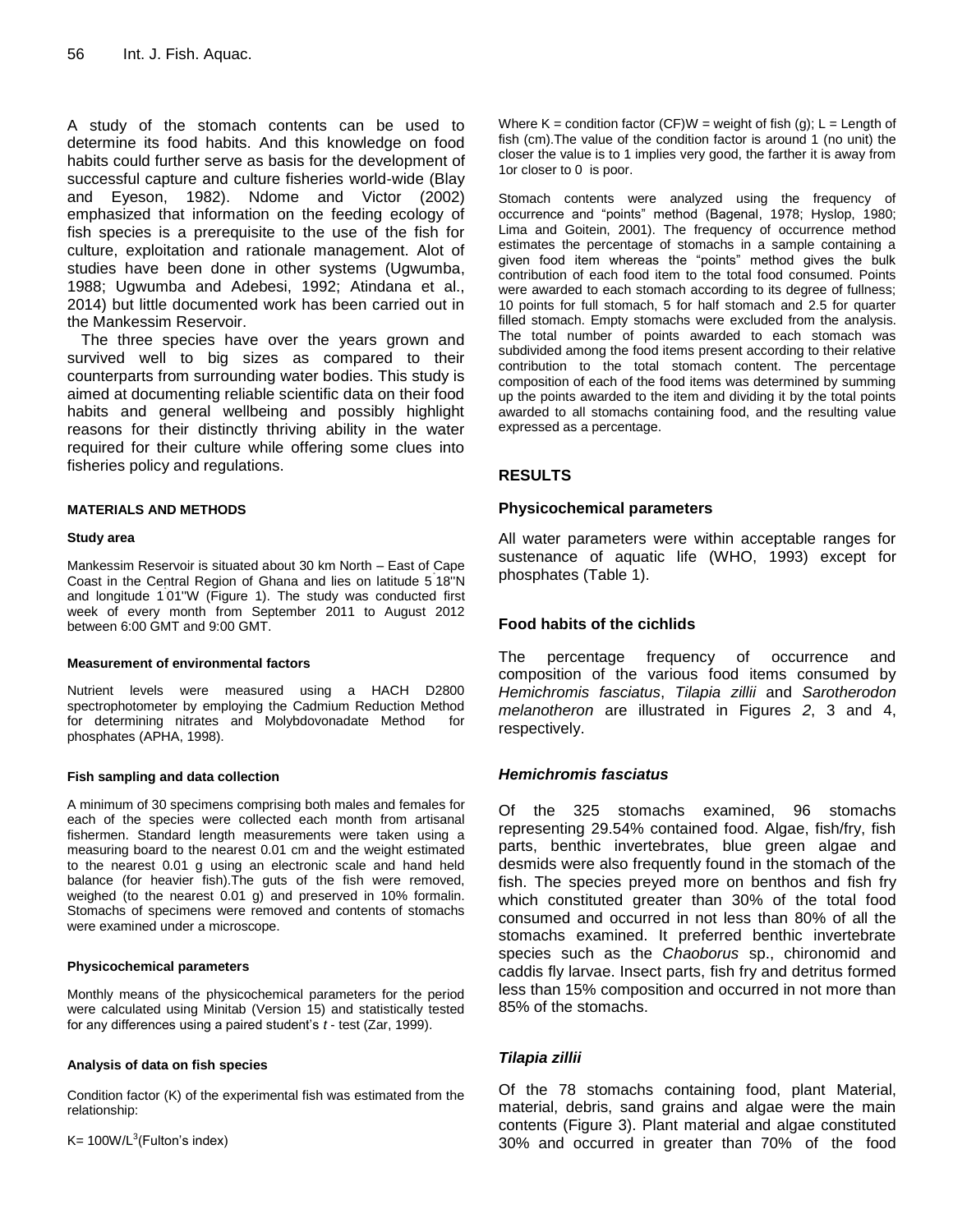

**Figure 1.** Mankessim Reservoir (Department of Fisheries and Aquatic Sciences, UCC).

#### eaten.

Algae constituted 30.68%, benthic invertebrates 9.32%, fish scales 3.65 %, debris 2.66%, and stones/sand 2.43 % of the stomach contents and all occurred in more than 5.26 % of the food ingested. Diatoms in the stomachs of *T. zillii* were mainly *Navicula* spp.*, Pinnularia nobilis, Frustulia* 

*rohomboides, Stephanodiscus cymbella, Melosira*  spp.*, Gyrosigma* spp.*, Tabellaria* sp.and *Diatoma*  sp.

The blue green algae were made up of *Ulothrix*sp.*Oscillatoria* spp., *Nostoc* sp., *Anabaena*  spp.*, Eucapsis* sp.*, Spirulina* sp. and *Polycystis*  sp. *Microspora* sp. was the filamentous form

#### encountered.

The desmids encountered were *Closterium* spp., *Cosmarium* spp.*, Gonatozygon mougeotia, Pleurutaenium trochistum, Staurastrum* sp., *Micrasterias* sp., *Protococcus* sp. and *Pediastrum*  spp. Benthic invertebrate organisms like chironomids (*Chironomus* sp*.* and *Nilodorum* sp.),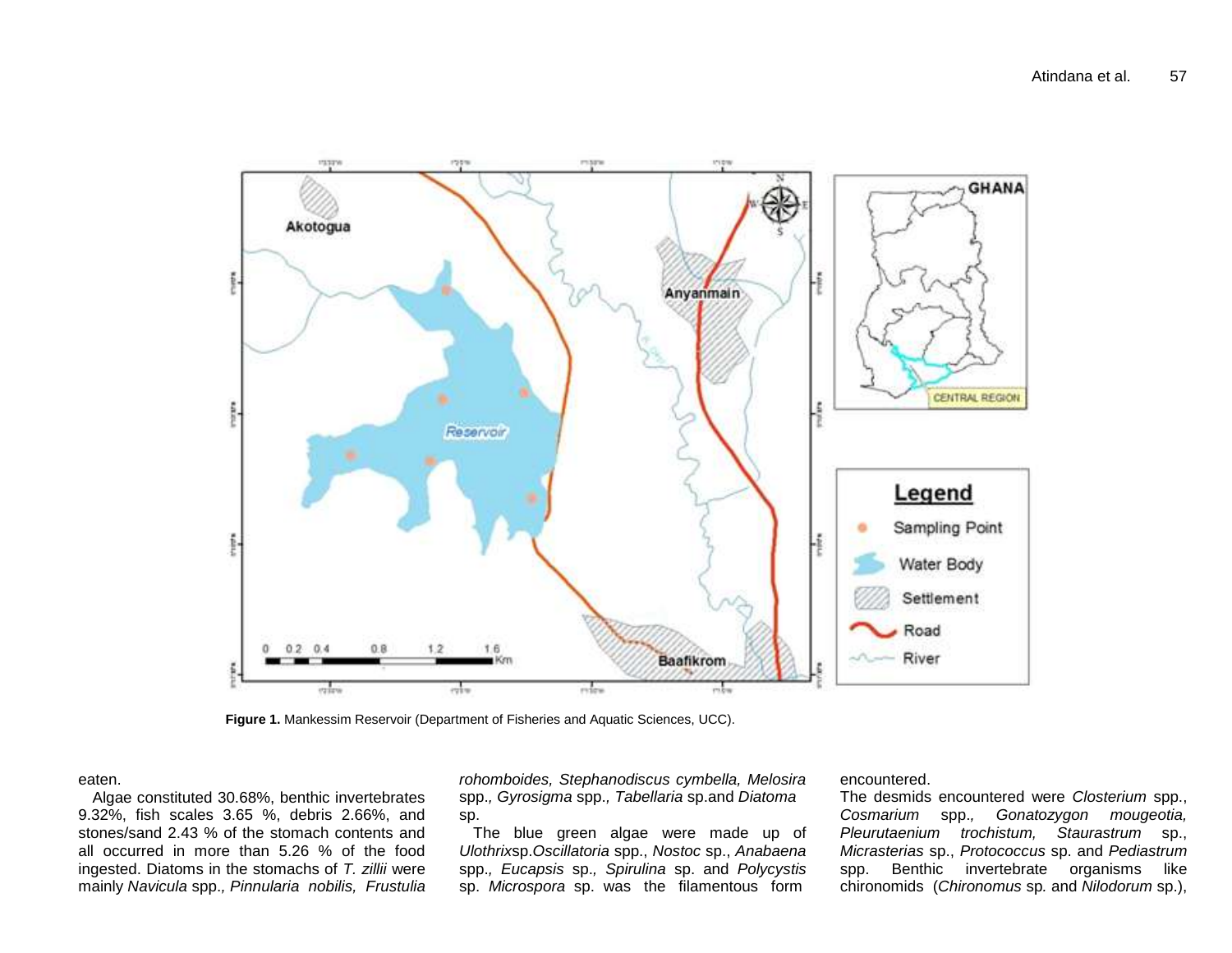| <b>Parameter</b>             | Mean $\pm$ S.E.  |
|------------------------------|------------------|
| Temperature( ${}^{\circ}$ C) | $29.16 \pm 0.46$ |
| Dissolved oxygen(mg/L)       | $5.15 \pm 0.48$  |
| PH                           | $6.94 \pm 0.13$  |
| Conductivity $((\mu S/cm))$  | $16.60 \pm 0.56$ |
| Transparencv(m)              | $1.01 \pm 0.09$  |
| Turbidity(mg/L)              | $3.27 \pm 0.39$  |
| Nitrates(mg/L)               | $0.39 \pm 0.15$  |
| Phosphates (mg/L)            | $3.45 \pm 0.76$  |

**Table 1.** Mean values of physicochemical parameters in the Mankessim Reservoir measured from September 2011 to August 2012 (S.Edenotes standard error).



Stomach content

**Figure 2.** Composition and frequency of occurrence of stomach contents of *Hemichromis fasciatus* in the Mankessim Reservoir from November 2011 to August 2012.

*Chaoborus* sp., caddisfly larvae (*Setodes* sp.) coleopteran and hemipteran larvae and some crustaceans were found in the stomachs of some specimens.

#### *Sarotherodon melanotheron*

The stomach contents of 114 specimens measuring 10 to 22.7 cm standard length, and weighing 47.36 - 500 g were examined. As shown in Figure 4, in terms of composition debris, diatoms and blue green algae were

the most important items ingested by the fish followed by green algae, others, stones and benthic invertebrates accounting for 55.65, 17.22, 8.52, 6.87, 5.74, 3.74 and 2.26% of the stomach examined. Similarly, in terms of occurrence all items occurred in more than 20 % of the food eaten. *Synedra* sp., *Tabellaria* spp., *Diatoma* spp., *Melosira* spp. were the main diatoms eaten on by the fish.

*Spirulina* spp*.* was commonly found than the other blue green algae like *Oscillatoria* spp., *Microcystis* sp., *Microspora* sp., *Protococcus* sp*.* and *Zygnaema* sp. The green algae found were mostly filamentous types such as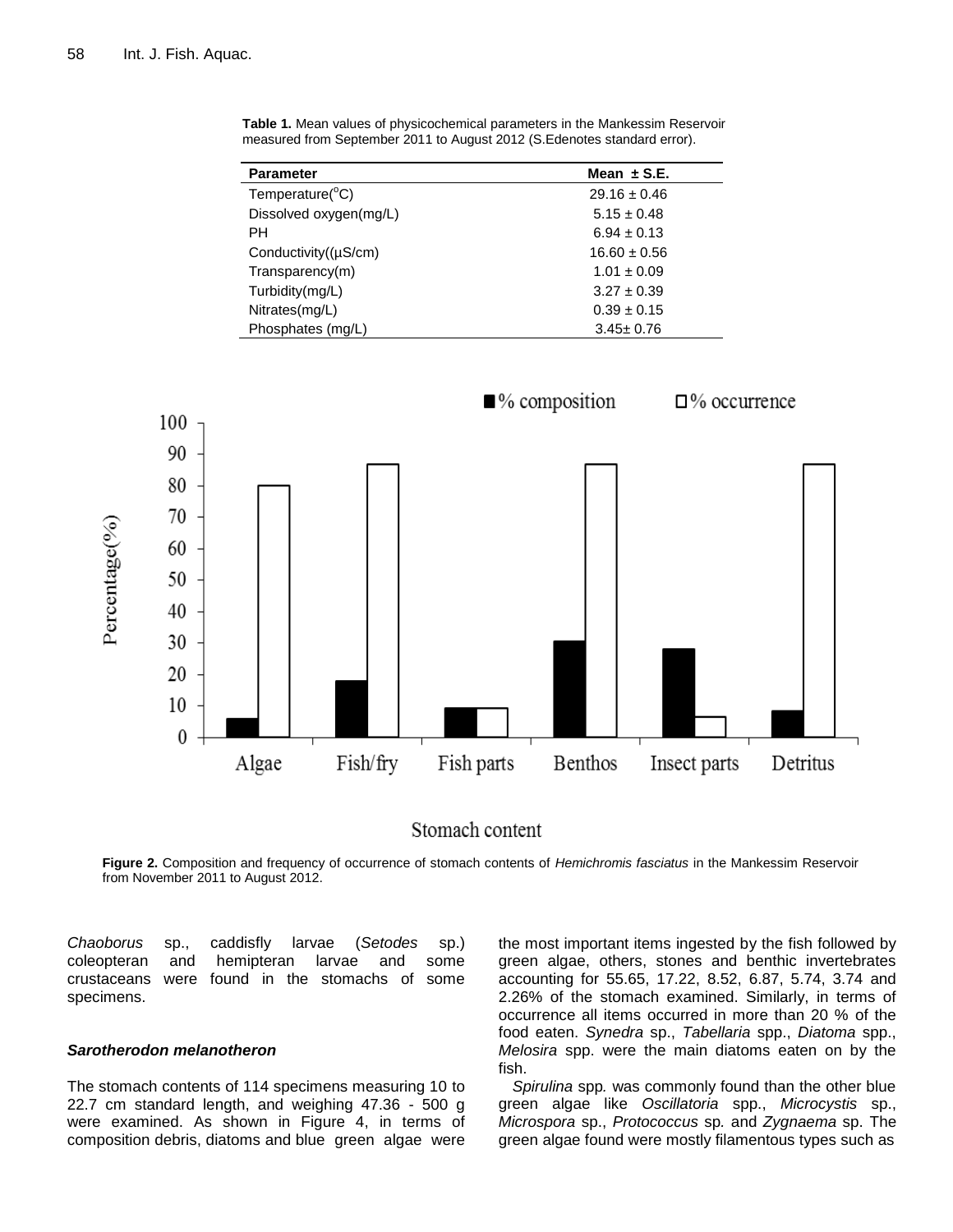

**Figure 3.** Composition and frequency of occurrence of stomach contents of *Tilapia zillii* in the Mankessim Reservoir from November 2011 to August 2012.



**Figure 4.** Composition and frequency of occurrence of stomach contents of *S. melanotheron* in the Mankessim Reservoir from November2011 to August 2012.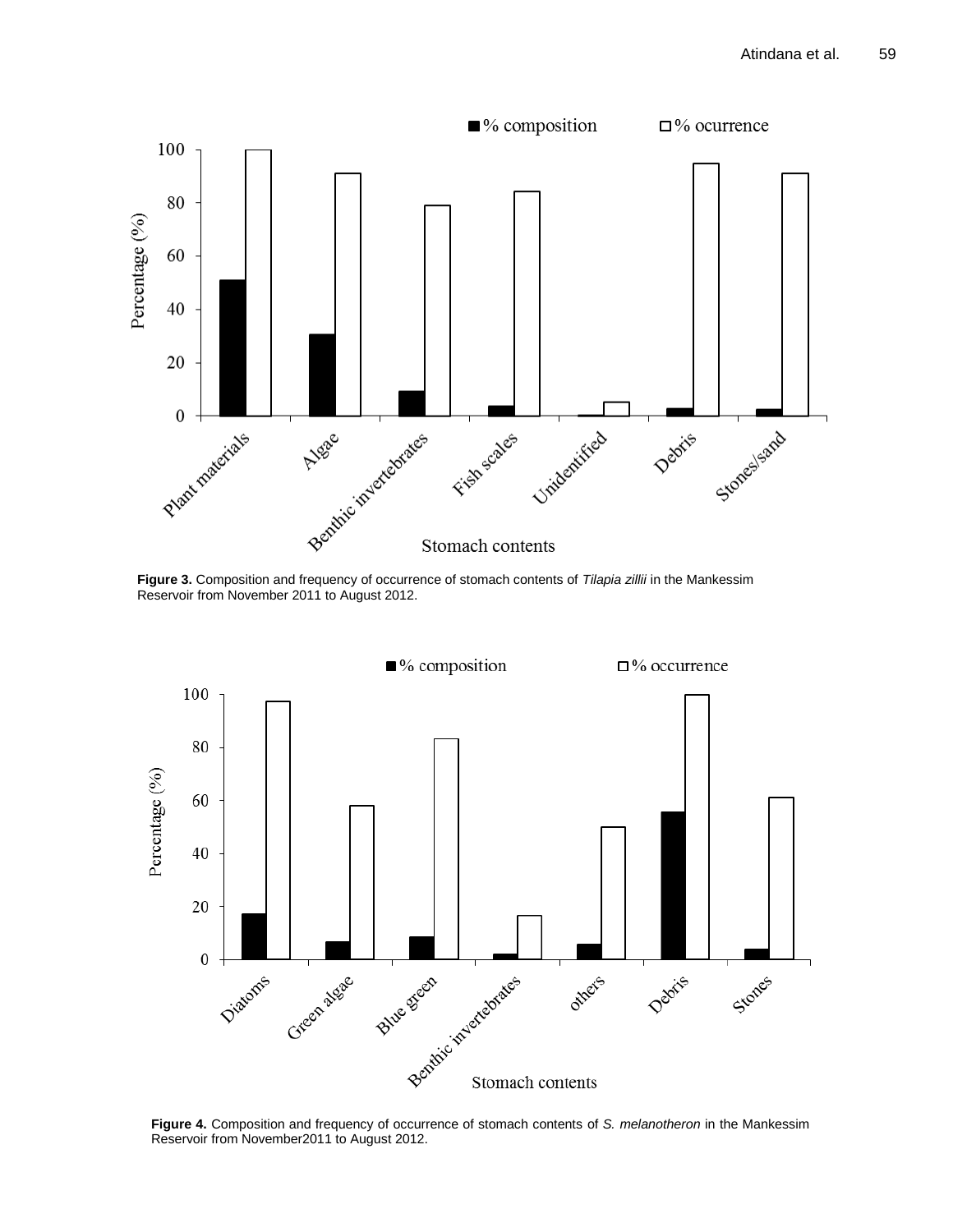| <b>Species</b>            | N   |                   |
|---------------------------|-----|-------------------|
| Hemichromis fasciatus     | 325 | $1.75 \pm 0.11^*$ |
| Tilapia zillii            | 333 | $1.98 \pm 0.40^*$ |
| Sarotherodon melanotheron | 251 | $1.91 + 0.38*$    |

**Table 2.** Table 2. Condition factor of the three cichlids of the Mankessim Reservoir from November 2011 to August 2012 (\*s.e = Standard error of means).

*Spirogyra* sp*.* and the desmids *Micrasterias fimbriata, Closterium* spp, *Cosmarium* spp., *Pediastrum* spp., *Gonatozygon* spp*.* and *Tetrame bresbissonii*.

#### **Condition factor of the three species**

All three species were found to be in very good condition (Table 2).

#### **DISCUSSION**

All water parameters were within acceptable ranges for sustenance of aquatic life except phosphates (WHO, 1993). Generally the reservoir showed higher concentrations of phosphate than nitrate with overall mean concentration of nitrate and phosphate ranging from 0.38 to 0.49 mg/L and 1.68 mg/L to 5.37 mg/L respectively. With the exception of nitrate which was found to be within the acceptable range for lentic ecosystems (0.003 to 7.00 mg/L), phosphate was above the recommended level (<0.05 mg/L) (Wetzel, 2001).Through personal observations and interviews with some farmers, the higher levels of phosphate compounds could be attributed to the use of a high phosphate containing fertilizer (Root developer) with Nitrogen, Phosphorous and Potassium (N P K) ratio of 10: 50: 10 in vegetable farms along the banks of the reservoir. This result corroborates the observation of Antwi and Ofori-Danson (1993), who observed the existence of nearby agricultural farms as responsible for the increase in nutrients in reservoirs.

#### **Food habits**

The well-being of fish could be determined partly by the quality and quantity of food it eats. According to Bagenal (1978) the maximum size that a fish can reach may possibly be affected by the various food resources and their availability in its environment. In comparison with a previous study on the reservoir by Avortri (1989) there was similarity in observations made on food items eaten by each of the three cichlids except for *S. melanotheron*. The diet of *H. fasciatus* in this study however revealed a wide spectrum than populations in the Golinga Reservoir

in Ghana (Atindana et al., 2014). Insect parts and benthic invertebrate species such as coleopterans, chironomids, *Chaoborus* sp. and caddis fly larvae were the other stomach contents from specimens in the Mankessim Reservoir. Such a relatively wide variation in food exploited by the two populations, suggests the availability of these food items in the Mankessim Reservoir. This could be due to high nutrient levels in the water triggering the abundant growth of algae and other primary producers required for the sustenance of the aquatic food chain. Also, the findings of Dankwa et al. (1999) suggests the species is a minor piscivore which is similar to this study due to the range of dietary prey consumed by the species.

There was a high similarity in food resources exploited by *T. zillii* and *S. melanotheron*. Both species showed a high level of trophic flexibility in that *T. zillii* fed more on plant material and benthic invertebrates (mainly *Chaoborus* sp., caddisfly larvae, coleopteran and hemipteran larvae) with diatoms, blue green and desmids being the algae preferred. Conversely, *S. melanotheron* ingested more of debris, considerable amount of algae and benthic invertebrates mainly chironomid larvae and oligochaetes*.* This might be a means of minimizing interspecific competition and ensuring their coexistence. Considering the observed food habits of the three dominant species in the reservoir, *H. fasciatus* can be classified as an invertevore – piscivore and the tilapia species: *T. zillii* and *S. melanotheron* microherbivore – detritivore according to the trophic guilds used in Wooton (1998) and Esteves et al. (2008). Condition factor has been used as an index of growth and feeding intensity and influences the reproductive cycle in fish. The high condition index of the species during the study is possibly due to the availability of their food resources and favourable environmental conditions in the reservoir.

#### **CONCLUSION AND RECOMMENDATION**

The broad spectrum of food items eaten by the species and their preference for different food items could be strategies adopted to avoid interspecific competition and ensure their coexistence. The observed environmental conditions of the water could be possible reasons for the thriving abilities of the cichlids. However considering the high levels of phosphates in the water which is an